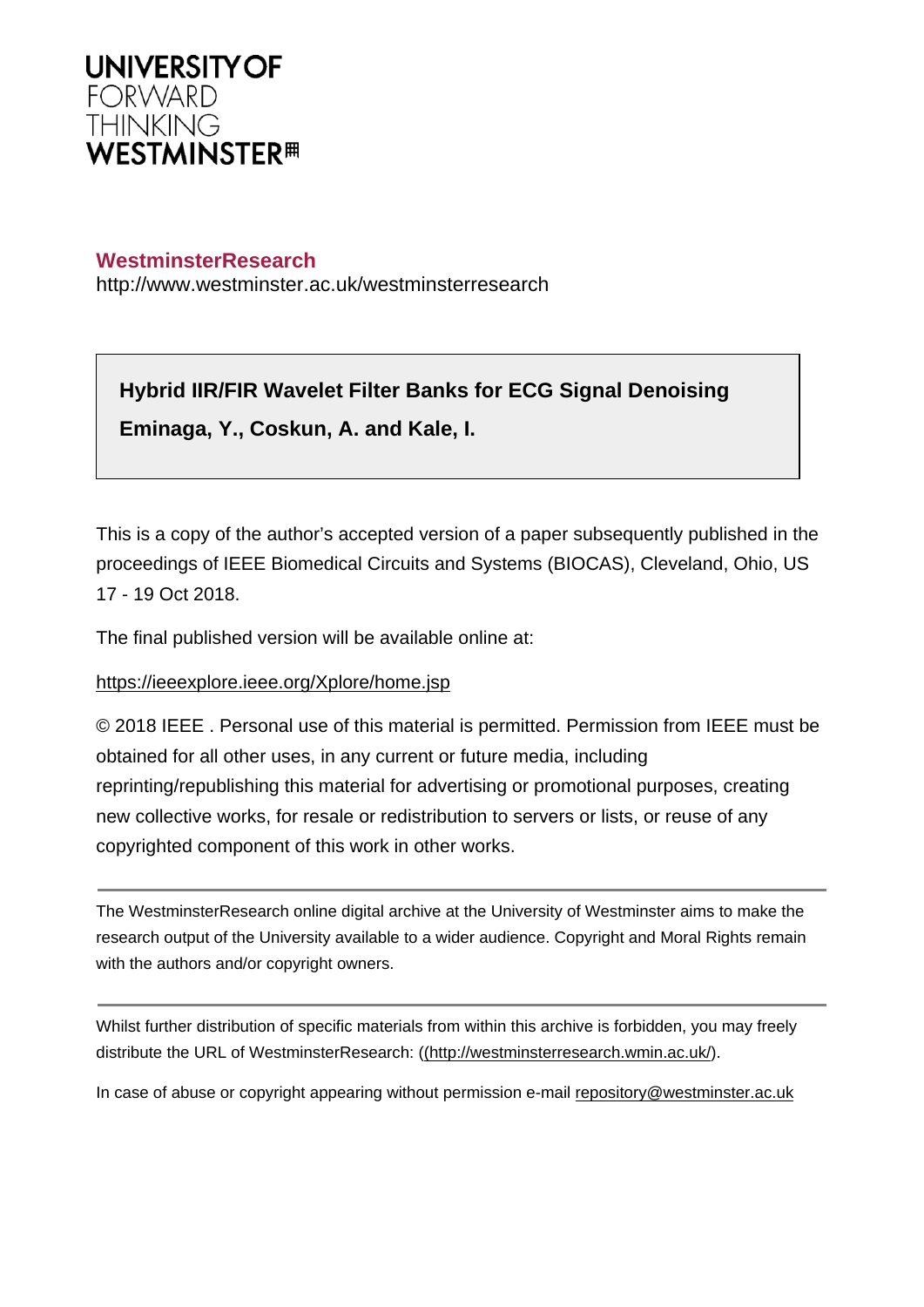# Hybrid IIR/FIR Wavelet Filter Banks for ECG Signal Denoising

Yaprak Eminaga, Adem Coskun, and Izzet Kale

Applied DSP and VLSI Research Group, University of Westminster, London, W1W 6UW, United Kingdom Email: y.eminaga@my.westminster.ac.uk, a.coskun@westminster.ac.uk, kalei@westminster.ac.uk

*Abstract*—ElectroCardioGram (ECG) signals are usually corrupted with various types of noise/artifacts such as baseline wander and muscle contraction artifacts which degrade the signal quality and might lead to misdiagnosis of the patient. The wavelet denoising technique is widely studied in the artifact removal literature which employs conventional Finite Impulse Response (FIR) wavelet filter banks for decomposing, thresholding and reconstructing the noisy signal to obtain high fidelity and clean ECG signal. However, the use of high order FIR wavelet filters increases the hardware complexity and cost of the system. This paper presents novel hybrid Infinite Impulse Response (IIR)/FIR Discrete Wavelet Transform (DWT) filter banks that can be employed in ambulatory health monitoring applications for denoising purposes. The proposed systems are evaluated and compared to the conventional FIR based DWT systems in terms of the computational complexity as well as the denoising performance. For this purpose, raw ECG data from MIT-BIH arrhythmia database are contaminated with synthetic noise and denoised with the aforementioned filter banks. The results from 100 Monte Carlo simulations demonstrated that the proposed filter banks provide better denoising performance with fewer arithmetic operations than those reported in the open literature.

*Keywords*—ECG denoising, Discrete Wavelet Transform, FIR wavelets, IIR wavelets, Hybrid Filter Bank

#### I. INTRODUCTION

Biomedical signals are usually contaminated by various noise sources where the noise and signal spectra overlap and the conventional filtering techniques are insufficient to suppress the noise. DWT is a popular tool in the field of nonstationary signal processing that provides simultaneous time and frequency information, and has been used to detect such overlapping noise. In ECG denoising literature a vast amount of research employed FIR filter banks with various wavelet families, most popular ones being the Daubechies (e.g.  $db4$ ), Symmlets (e.g.  $sym4$ ) and Coiflets (e.g.  $\cot f_4$ ) [1]–[3]. On the other hand, the use of IIR wavelet filter banks are less extensive and limited to image processing and compressing applications [4], since the synthesis filter bank requires anticausal filters for cancelling out the phase distortion caused by the phase non-linearity. The casual implementation of an anticausal filter is only possible if the data fed to the system is finite and can be time-reversed for signal reconstruction which is a restriction for continuous infinite data. This paper presents the design of novel hybrid IIR/FIR DWT filter banks and their novel application in ECG signal denoising. The proposed hybrid systems are composed of IIR and FIR wavelet filters in the analysis and synthesis filter banks, respectively. The FIR

wavelet filters are derived from the analysis filters in order to ensure the near Perfect Reconstruction (PR) of the input data. To the best knowledge of the authors, this is a first in the wavelet literature for ECG denoising and the results demonstrated that the proposed hybrid DWT filter banks achieve better denoising performance with reduced hardware complexity compared to the conventional FIR wavelets. The rest of this document provides details of the IIR wavelet analysis and FIR wavelet synthesis filter bank designs. Section IV presents and compares the computational complexity of the proposed systems in terms of arithmetic operations. Furthermore, Section V introduces the wavelet thresholding technique employed and the noisy test data generated. Comparative analysis on the noise suppression performance of the proposed hybrid and FIR wavelet filter banks for different noise scenarios are presented in Section VI. Finally, Section VII presents the conclusions.

# II. IIR WAVELET ANALYSIS FILTER BANK PROPERTIES

The analysis part of a two channel PR IIR filter bank can be realized with a halfband lowpass  $(H_0(z))$  and a halfband highpass  $(H_1(z))$  filter, which are based on the parallel connection of two real all-pass filters and are power complementary to each other, since they satisfy,  $|H_0(z)|^2 + |H_1(z)|^2 = 1$ . Thus, a 1-level transform matrix for the analysis filter bank is [5],

$$
\boldsymbol{H}\left(\boldsymbol{z}\right) = \begin{bmatrix} H_0\left(z\right) \\ H_1\left(z\right) \end{bmatrix} = \frac{1}{\sqrt{2}} \begin{bmatrix} A_0\left(z^2\right) + z^{-1}A_1\left(z^2\right) \\ A_0\left(z^2\right) - z^{-1}A_1\left(z^2\right) \end{bmatrix}, \quad (1)
$$

where  $A_0(z)$  and  $A_1(z)$  are  $M<sup>th</sup>$  order allpass filters with a general transfer function,

$$
A(z) = z^{-M} \frac{\sum_{m=0}^{M} \alpha_m z^m}{\sum_{m=0}^{M} \alpha_m z^{-m}}
$$
 (2)

It is well known that, the regularity of wavelets defines the smoothness of the wavelet function and has a crucial effect for noise reduction applications. This is directly related to the wavelet's vanishing moments which is the number of times the wavelet spectrum goes to zero at  $\omega = 0$  i.e  $\left| \Psi(e^{j\omega}) \right|_{\omega=0} = 0$ where  $z = e^{j\omega}$ . Hence an additional flatness condition given in (3) is required while designing  $H_0(z)$  and  $H_1(z)$  [5].

$$
\frac{\partial^{k} |H_{1} (e^{j\omega})|}{\partial \omega^{k}} \bigg|_{\omega=0} = \frac{\partial^{k} |H_{0} (e^{j\omega})|}{\partial \omega^{k}} \bigg|_{\omega=\pi} = 0 \qquad (3)
$$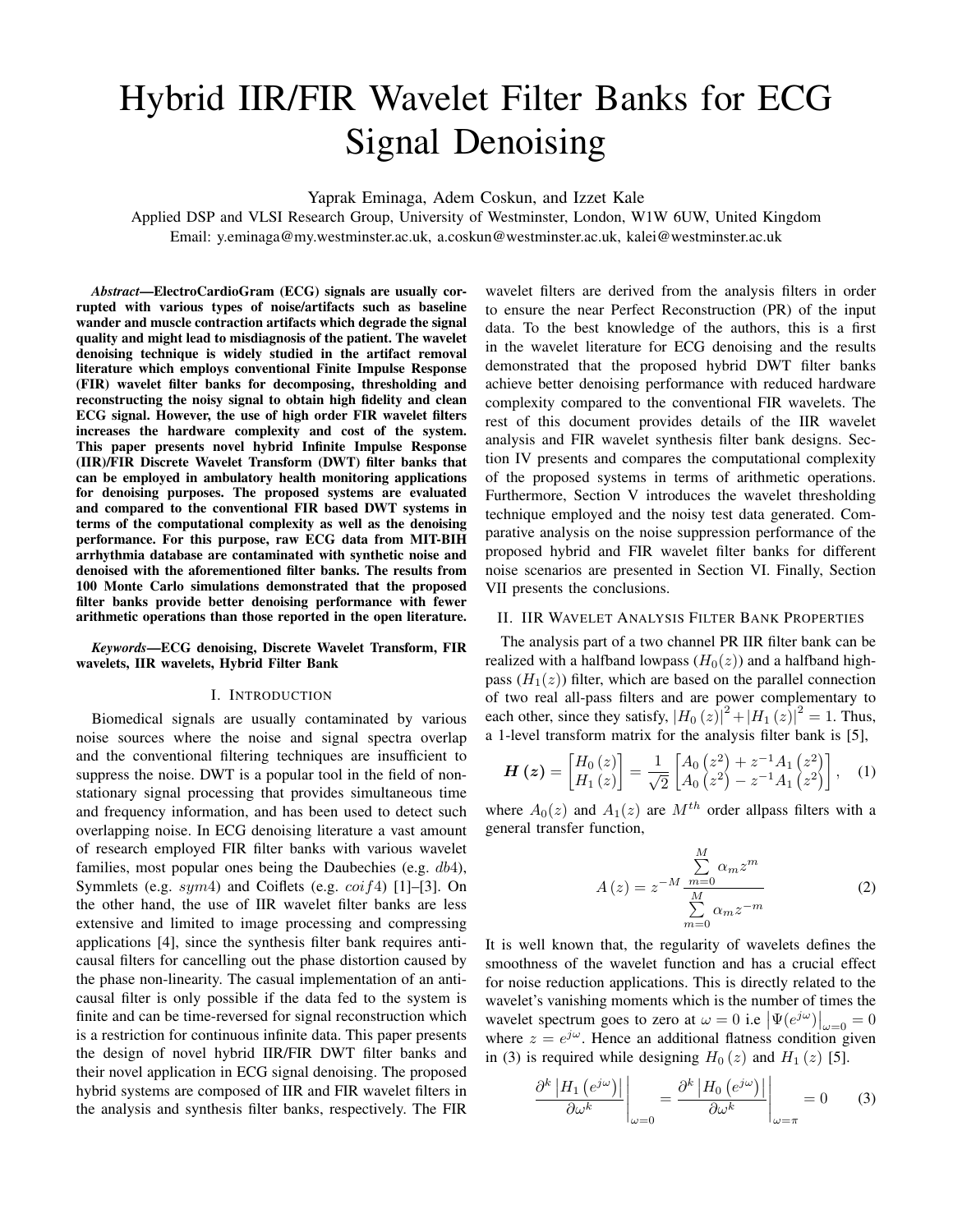for  $k = 0, 1, \ldots K - 1$ , where K corresponds to the number of zeros of  $H_1(z)$  at  $z = 0$  and  $H_0(z)$  at  $z = -1$  i.e. Nyquist frequency. In this study, IIR wavelet design methodology introduced by Zhang *et. al* [5] is adopted for implementing IIR wavelet filters with 3 and 5 vanishing moments and are referred to as *ilet3* and *ilet5*, respectively in the rest of this document. Both wavelets filters are designed as maximally flat filters in order to achieve the maximum number of zeros at the Nyquist frequency leading to the maximum possible smoothness of the scaling and wavelet functions. The number of vanishing moments are selected based on the similarity between the wavelet function derived from the designed filters and the ECG signal morphology. Recalling (1),  $H_0(z)$  can be re-written as,

$$
H_0(z) = \frac{1}{2} A_0(z^2) \left( 1 + z^{-1} U(z^2) \right)
$$
 (4)

where  $U(z)$  is an allpass filter with a general transfer function given in (2). For *ilet*3 wavelets  $U(z)$  is chosen to be a first order filter with real coefficients  $a_1$ , and  $a_0 = 1$ . The frequency response of  $H_0(z)$  is calculated by evaluating (4) on the unit circle and the magnitude response is given by,

$$
\left|H_0\left(e^{j\omega}\right)\right| = \cos\frac{\theta\left(\omega\right)}{2} \tag{5}
$$

where  $\theta(\omega)$  is the phase response of  $z^{-1}U(z^2)$ . Therefore, for *ilet*3,  $\theta(\omega)$  and  $\left|H_0\left(e^{j\omega}\right)\right|$  are respectively computed as,

$$
\theta(\omega) = -2 \tan^{-1} \frac{\sin \left(\frac{3\omega}{2}\right) - a_1 \sin \left(\frac{\omega}{2}\right)}{\cos \left(\frac{3\omega}{2}\right) + a_1 \cos \left(\frac{\omega}{2}\right)}\tag{6}
$$

$$
\left| H_0 \left( e^{j\omega} \right) \right| = \frac{\cos \left( \frac{3\omega}{2} \right) + a_1 \cos \left( \frac{\omega}{2} \right)}{\sqrt{1 + 2a_1 \cos \left( 2\omega \right) + a_1^2}} \tag{7}
$$

As mentioned before, the smoothness of the wavelet function is determined by the number of zeros at the Nyquist frequency, which is computed by substituting the numerator of (7) into (3). Then, the filter coefficient  $a_1 = 3$  is calculated by solving the linear equations obtained. When the same steps are applied for *ilet*<sup>5</sup> in a similar manner by setting  $M = 2$  and  $K = 5$ , two filter coefficients are calculated as  $a_1 = 5$  and  $a_2 = 10$ . Following (4), the poles of  $U(z)$  that lies inside the unit circle corresponds to the poles of  $A_1(z)$  and the reciprocal poles outside the unit circle corresponds to the zeros of  $A_0(z)$ . By assigning the poles correctly, one and two stable allpass filters are obtained for *ilet3* and *ilet5*, respectively. The magnitude responses and pole-zero locations of  $H_0(z)$ and  $H_1(z)$  for *ilet*3 and *ilet*5 are presented in Fig. 1.

# III. FIR WAVELET SYNTHESIS FILTER BANK PROPERTIES

Orthogonality of the wavelet basis is a significant property for PR filter banks which ensures cancellation of aliasing and maintains a linear phase between the input and the output [5].



Fig. 1. *ilet3*; (a) Magnitude response and (b)Pole-Zero locations. *ilet5*; (c) Magnitude response and (d) Pole-Zero locations.

Thus, orthogonal wavelet filter banks must satisfy, −1

$$
H_0(z) H_0(z^{-1}) + H_0(-z) H_0(-z^{-1}) = 1,
$$
  
\n
$$
H_1(z) H_1(z^{-1}) + H_1(-z) H_1(-z^{-1}) = 1,
$$
  
\n
$$
H_0(z) H_1(z^{-1}) + H_0(-z) H_1(-z^{-1}) = 0.
$$
\n(8)

Terms  $H_0(z^{-1})$  and  $H_1(z^{-1})$  represent the synthesis filters which are simply the time-reversed (i.e. flipped) versions of the analysis filters for FIR wavelet filter banks. The coefficient flipping eliminates the non-linear phase effects of the analysis filters and guarantees perfect reconstruction. However, in the case of IIR wavelets the coefficients cannot be time-reversed since this will lead to unstable anti-causal filters, thus implementation of the synthesis filters requires more attention. In [6], the authors proposed the use of IIR wavelets for real-time discontinuity detection in an ECG data where the anti-causal filtering problem is solved by using the *block processing* method that requires two Last-In-First-Out (LIFO) registers and two identical allpass filters in parallel branches for each polyphase branch of the synthesis filter bank [6]. However, block processing technique increases both the storage and hardware requirements of the system while the read/write operations increases the system complexity and power dissipation. In order to determine the suitable block size, the impulse response of the IIR filter needs to be truncated which is equivalent to obtaining coefficients of an FIR filter. In this work, the storage and power hungry block processing technique is replaced by the use of the FIR equivalents of the IIR wavelets in the synthesis filter bank. This way, the FIR filter coefficients can be simply flipped hence avoiding the high storage requirements and memory read/write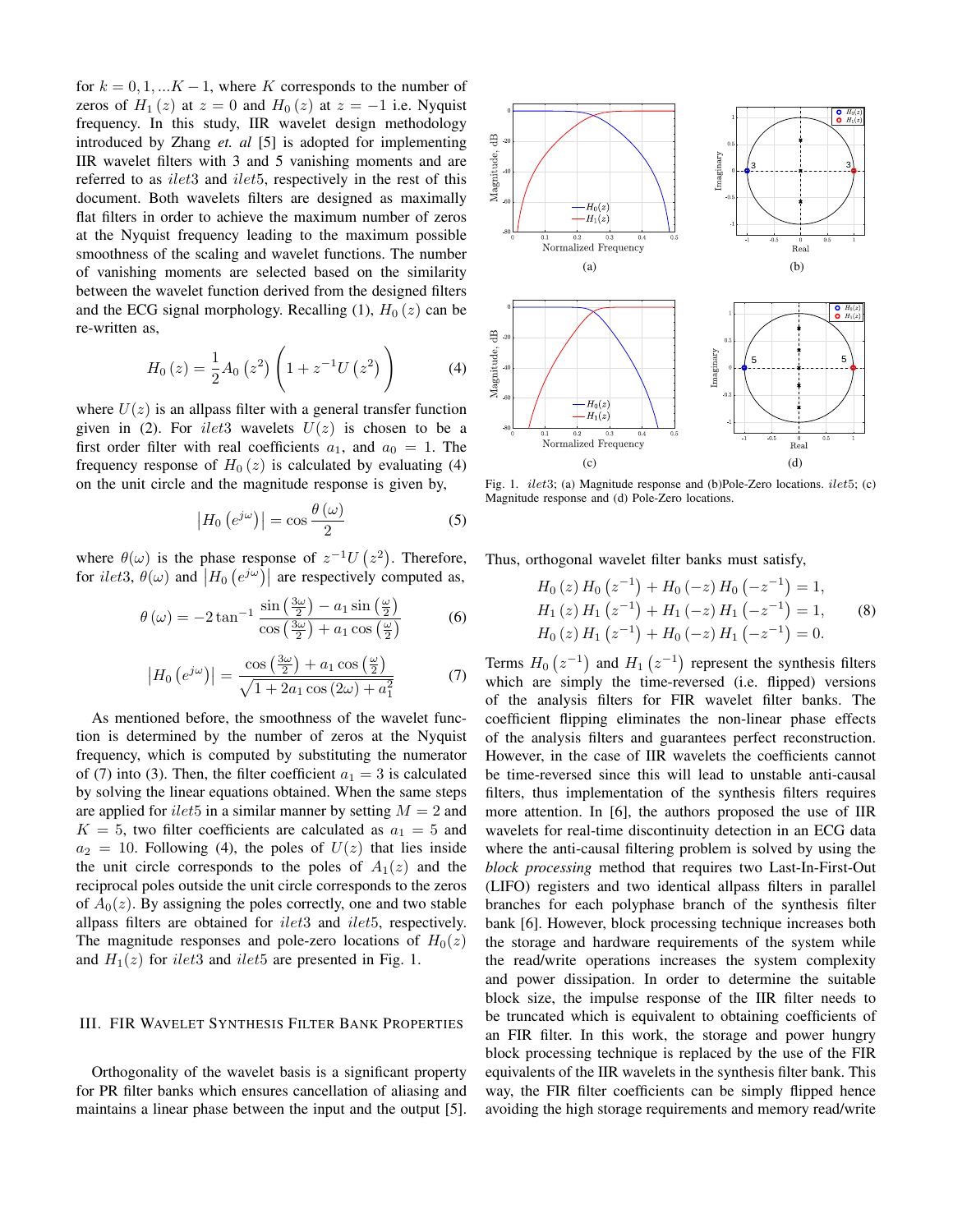

Fig. 2. Hybrid ilet3 analysis and synthesis lowpass filter (a) Magnitude response and (b) Group Delay. (c) Magnitude error between analysis and synthesis lowpass filter and (d) Total group delay of the filter bank.

operations required by the LIFO registers while maintaining the near PR property of the filter banks. Therefore, by carefully evaluating the error introduced in the filter magnitude and phase responses as well as the error between the input and reconstructed output, the impulse responses of the *ilet3* and ilet5 filters are truncated to 16 and 24 samples, respectively. Fig. 2 presents the magnitude and group delay responses of the *ilet*3 lowpass analysis  $(H_0(z))$  and synthesis filters  $(H_0(z))$ along with the magnitude error with maximum error of -80 dB and the total group delay of 16 samples which is approximately constant and represents almost linear phase between the input and the output.

## IV. COMPUTATIONAL COMPLEXITY

The proposed hybrid systems and the most commonly used FIR wavelet filter banks ( $db4$ ,  $db6$ ,  $db8$ , sym4 and  $coif4$ ) are designed as tree structured 1-level filter banks where the analysis filters are followed by downsamplers and synthesis filters are leaded by upsamplers enabling the polyphase implementation by using the Noble identities [7]. For the hybrid systems, the analysis allpass sections are designed to have the Numerator-Denominator Tapped-Delay Line (ND-TDL) structure with two adders, two registers and one multiplier, whereas the synthesis FIR filters are implemented as timemultiplexed structures which conventionally employs an input and a coefficient memory, a multiplier and an accumulator. The hybrid *ilet3* and *ilet5* analysis and synthesis filters require 1 and 8, and 2 and 15 distinct coefficients, respectively. Since the coefficient multiplications are the most hardware and power demanding arithmetic operations, Reconfigurable Multiplier Blocks (ReMBs) are used for replacing the coefficient memory and the multipliers of the synthesis filters [8]. The allpass

TABLE I RESOURCE UTILIZATION AND POWER CONSUMPTION OF ONE LEVEL FIR AND HYBRID FILTER BANK ARCHITECTURES

|                     | db4    | db6   | db8    | sum4   | $\cot f_4$ | ilet3 | ilet5    |
|---------------------|--------|-------|--------|--------|------------|-------|----------|
| Adders              | 8      | 8     | 8      | 8      | 8          | 12    | 22       |
| Multipliers         |        |       |        |        |            |       | $\Omega$ |
| <b>LUTs</b>         | 964    | 1010  | 1009   | 999    | 1024       | 317   | 672      |
| Registers           | 684    | 700   | 700    | 688    | 710        | 271   | 501      |
| Power $(\mu W)^{1}$ | 13.617 | 15.54 | 14.671 | 13.698 | 13.661     | 5.2   | 9.67     |
|                     |        |       |        |        |            |       |          |

<sup>1</sup> Power estimated at system clock frequency ( $f_{clk}$ ) = 10 kHz.

coefficient multipliers are also implemented as hard-wired shifts and adds. It is a well known fact that, FIR filters are more sensitive to coefficient quantization which require higher wordlengths compared to the allpass based halfband polyphase IIR filters, hence the IIR allpass and FIR filter coefficients are quantized to 8 and 11 bits, respectively. In addition, the conventional FIR wavelet filter banks are also implemented as polyphase structures employing time-multiplexed FIR filters in each polyphase branch. Therefore, the fixed-point models of the aforementioned filter banks are designed using the System Generator for DSP in the Matlab/Simulink environment and are synthesized on a Kintex-7 (xc7k325tffg900) Field-Programmable-Gate-Array (FPGA) with Vivado v16.2. Performance validations of the system are done by feeding 11 bit ECG dataset from the MIT-BIH Arrhythmia database. The resource utilization as well as the dynamic power consumption for all filter banks are presented in Table I. As expected the number of adders are smaller for the conventional FIR wavelets due to resource sharing and the parallel multipliers, whereas the hybrid filter banks are completely multiplier free. However, as it can be observed from the number of LUTs and registers the FIR filter banks employ more resources due to the increased number of coefficients and the increased coefficient word-length. The conventional filter banks can also be implemented using the method proposed in [8], however this is out of scope of this work and will be presented in further publications. The synthesis results shows that proposed hybrid systems employ approximately 32.5 % and 65 % less resources for *ilet*5 and *ilet3* wavelets against the selected FIR wavelets, respectively where *ilet3* and *ilet5* save 62 % and 30 % power against db4 filter bank.

## V. ECG DENOISING PERFORMANCE EVALUATION

The aforementioned filter banks are employed for ECG signal denoising where wavelet thresholding/denoising method is used. For this purpose, clean ECG records ('103', '105', '109', and '118') obtained from the MIT-BIH Arrhythmia database are contaminated by synthetically generated additive noise with different noise power in order to obtain noisy ECG signals with Signal-to-Noise Ratio (SNR) ranging from −12 to 16 dB. Thus, the noisy ECG signals are decomposed into 7 levels where each of the detail coefficients (i.e. outputs of  $H_1(z)$  at each level) are thresholded and the finest level approximation coefficients (i.e.  $H<sub>0</sub>(z)$  output at level 7) are nullified and the denoised signal is reconstructed. The ECG